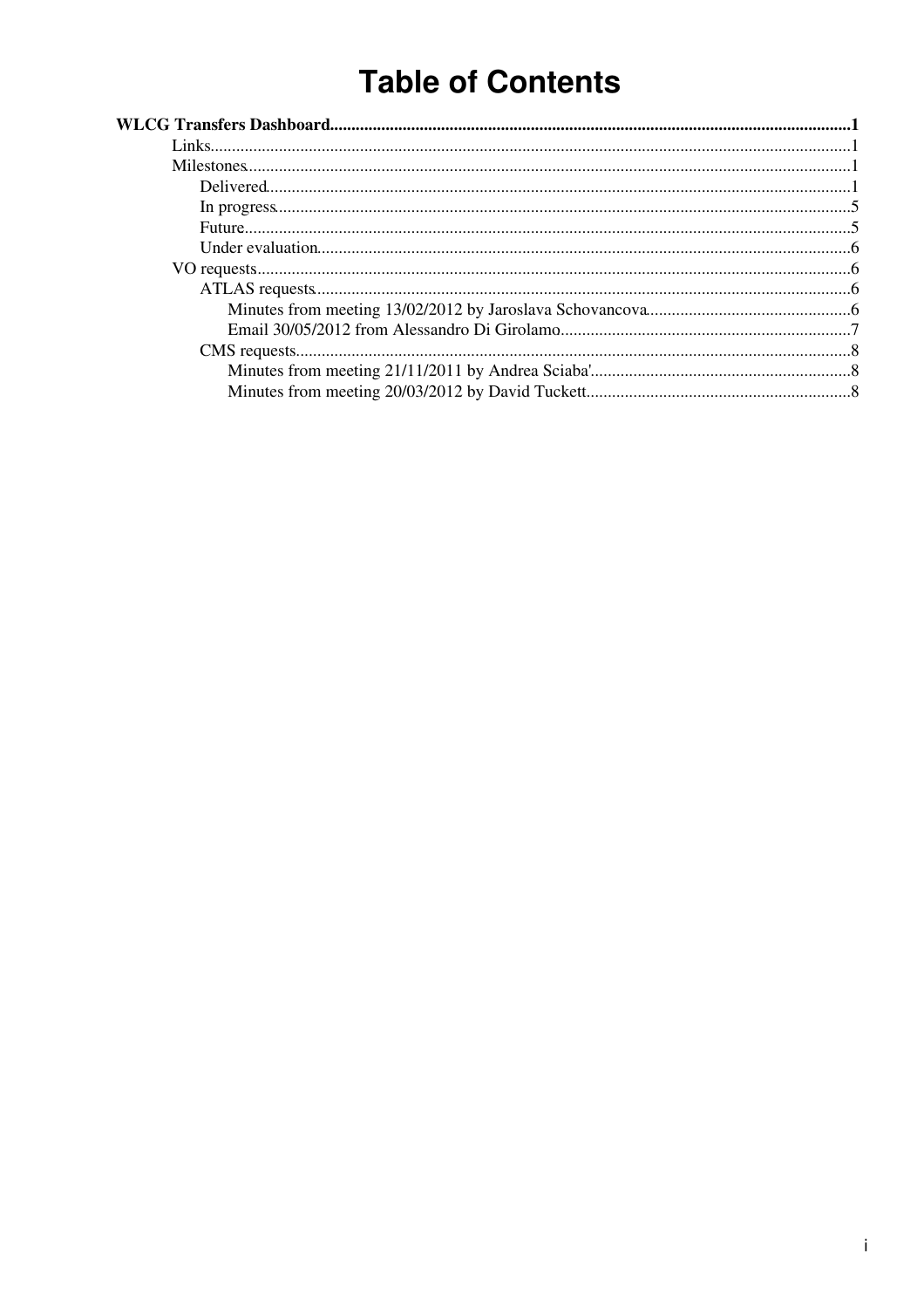# <span id="page-1-0"></span>**WLCG Transfers Dashboard**

This page documents the development of the WLCG Transfers Dashboard, which is a component of [WLCGTransferMonitoring.](https://twiki.cern.ch/twiki/bin/view/LCG/WLCGTransferMonitoring)

## <span id="page-1-1"></span>**Links**

- Prodution User Interface: <http://dashb-wlcg-transfers.cern.ch/ui/>
- Integration User Interface:<http://dashb-wlcg-transfers-dev.cern.ch/ui/>
- Administrator Interface (<http://dashb-wlcg-transfers.cern.ch/ai/><sup></sup>
	- ♦ Consistency Checks: <http://dashb-wlcg-transfers-dev.cern.ch/ai/consistency.html>
	- ♦ FTS Collector Monitoring:<http://dashb-wlcg-transfers-dev.cern.ch/ai/ftsmonitoring.html>
	- [XRootD](https://twiki.cern.ch/twiki/bin/edit/LCG/XRootD?topicparent=LCG.WLCGTransfersDashboard;nowysiwyg=1) Collector Monitoring: ♦ <http://dashb-wlcg-transfers-dev.cern.ch/ai/xrootdmonitoring.html>
	- ♦ Stress Test: <http://dashb-wlcg-transfers-dev.cern.ch/ai/stresstest.html>
- [Support Guide](https://twiki.cern.ch/twiki/bin/view/ArdaGrid/SupportWLCGTransferDashboard)
- [Savannah](https://savannah.cern.ch/bugs/index.php?go_report=Apply&group=dashboard&func=browse&set=custom&msort=0&report_id=101&advsrch=0&assigned_to=0&severity=0&resolution_id=0&category_id=131&priority=0&status_id=0&chunksz=50&spamscore=5&boxoptionwanted=1)<sup>®</sup>

## <span id="page-1-2"></span>**Milestones**

### <span id="page-1-3"></span>**Delivered**

These milestones have already been delivered.

- 1. Infrastructure I: DELIVERED 18/07/2011
	- ♦ Organise virtual machine for server and integration account for database.
	- ♦ Deliverable: Server and DB access for all team members.
	- Notes: ♦
		- ◊ DB account: [lcg\\_dashboard\\_tfr@int6r](mailto:lcg_dashboard_tfr@int6r)
		- ◊ Server: dashboard46
- 2. Message chain I: DELIVERED 15/08/2011
	- ♦ Send messages from mock producer and consume into message tables in database.
	- ♦ Deliverable: Code in SVN including demo that can be launched from command line.
- Message chain II: DELIVERED 15/08/2011 3.
	- Consume multiple messages and perform bulk inserts into database, only acknowledging ♦ receipt if insert successful.
	- ♦ Deliverable: Code in SVN including demo that can be launched from command line.
	- Notes: ♦
		- ◊ STOMP 1.0 does not allow negative acknowledgement. Closing the connection without acknowledging is the workaround. However, we propose to accept all messages and publish those that cannot be inserted into the database to an error queue on the message broker.
- Message chain III: DELIVERED 15/08/2011 4.
	- ♦ Configurable consumer to handle changes in message format and/or new message types.
	- ♦ Deliverable: Code in SVN including demo that can be launched from command line.
	- Notes: ♦
		- Configuration is currently restricted to mapping a queue to a table not message fields ◊
		- to columns. We can make this more configurable as and when necessary.
- 5. Message chain IV: DELIVERED 07/09/2011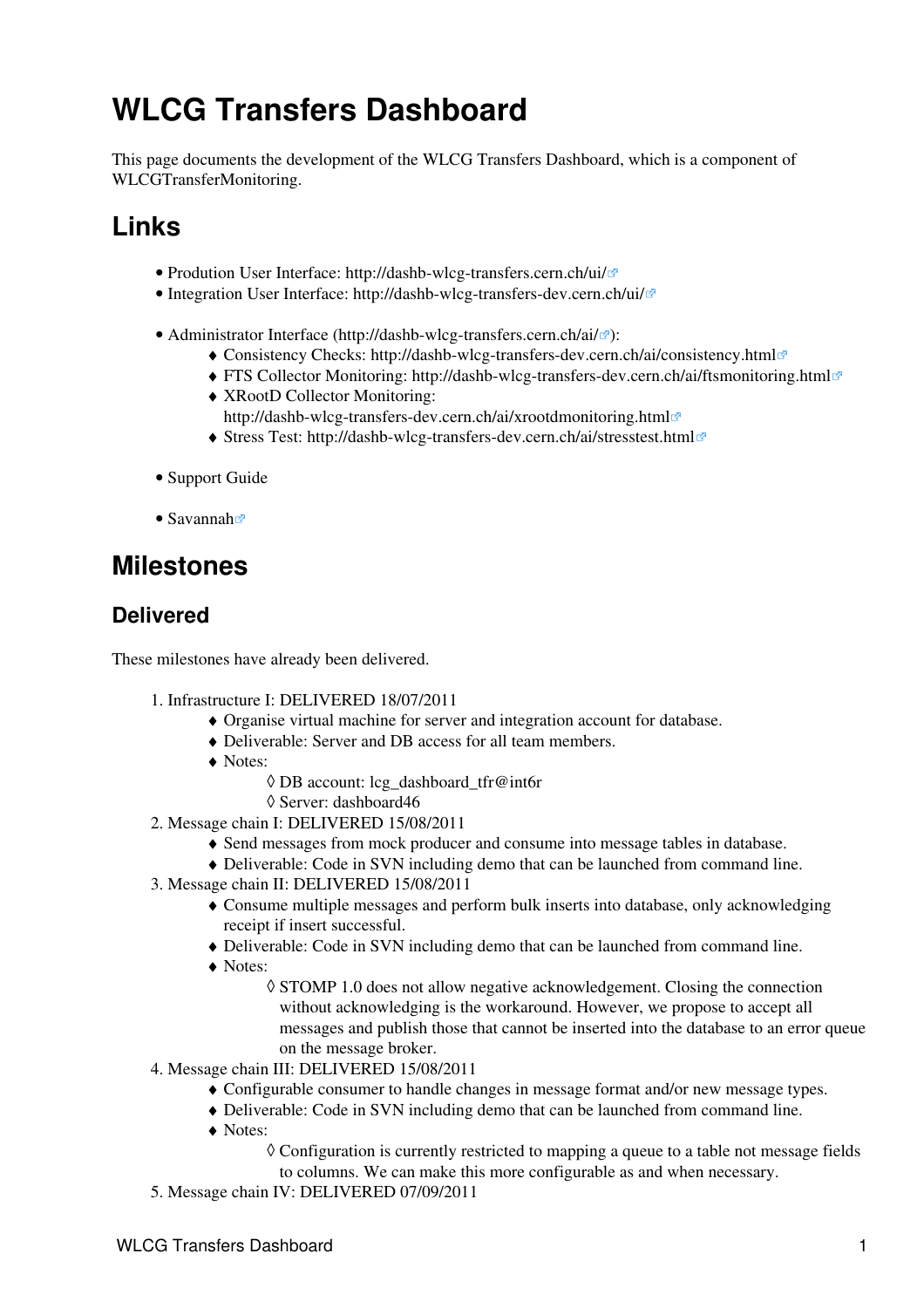- ♦ Publish messages which fail to insert to error queue (see notes for Message chain II).
- Deliverable: ♦
	- ◊ Code in SVN including demo that can be launched from command line.
	- Brief features and configuration documentation in SVN covering work completed so ◊ far.
- Notes: ♦
	- A standard component provided by IT-GT "consume2db" provides this functionality. ◊ We should either use it or justify why it is not used.
- 6. Integration with FTS test instance: DELIVERED 07/09/2011
	- ♦ Consume messages from FTS test instance. Update mock producer for any changes in format.
	- ♦ Deliverable: Code in SVN including demo that can be launched from command line.
- Stress test I: DELIVERED 07/09/2011 7.
	- ♦ Test maximum consuming rate using mock producer.
	- Deliverable: ♦
		- ◊ Code in SVN including demo that can be launched from command line.
		- ◊ Plots / tables of results in SVN.
- Logging: DELIVERED 07/09/2011 8.
	- ♦ Log message insert statistics and failures to file.
	- Deliverable: ♦
		- ◊ Code in SVN including demo that can be launched from command line.
		- ◊ Update features and configuration documentation in SVN.
- Multiple broker support: DELIVERED 07/09/2011 9.
	- ♦ Resolve DNS alias to multiple brokers and consume from each broker.
	- Deliverable: ♦
		- ◊ Code in SVN including demo that can be launched from command line.
			- ◊ Update features and configuration documentation in SVN.
- 10. Infrastructure II: DELIVERED 29/09/2011
	- ♦ Organise dedicated test message broker server from PES.
	- ♦ Deliverable: Server access for all team members.
- 11. Integrate UI I: DELIVERED 07/09/2011
	- ♦ Proof of concept by copying and adapting ATLAS DDM Dashboard UI.
	- Deliverable: ♦
		- ◊ Deploy UI to integration server.
	- Notes: ♦
		- $\Diamond$  See [http://dashboard46/ui/](http://dashboard46/ui/#interval=40320) $\circ$  (accessible inside CERN).
- 12. Rewrite mock producer and stress test as Dashboard agents. DELIVERED 15/11/2011
	- Deliverable: Demonstrate that mock producer and stress test can be launched on dashboard46 ♦ using dashb-agent-\* commands.
- 13. Present work completed to this point at the IT-ES-DNG section meeting. DELIVERED 15/11/2011
- 14. Security: DELIVERED 16/12/2011
	- ♦ Use host certificates to authenticate with message broker.
	- Deliverable: ♦
		- ◊ Code in SVN and deployed to dashboard46.
		- ◊ Update features and configuration documentation in SVN.
	- Notes: ♦
		- ◊ Depends on Infrastructure II milestone.
- 15. Consume messages from FTS pilot deployment: DELIVERED 16/11/2011
	- ♦ Deliverable: Transfer statistics from FTS pilot should be visible in dashboard46 UI.
	- Notes: ♦
		- ◊ Depends on FTS pilot deployment.
- 16. Switch to using dedicated message brokers. DELIVERED 16/12/2011
	- ♦ Coordinate with Michail to use production broker alias dashb-mb.
	- Deliverable: New transfer statistics from FTS pilot should be visible in dashboard46 UI after ♦ switch.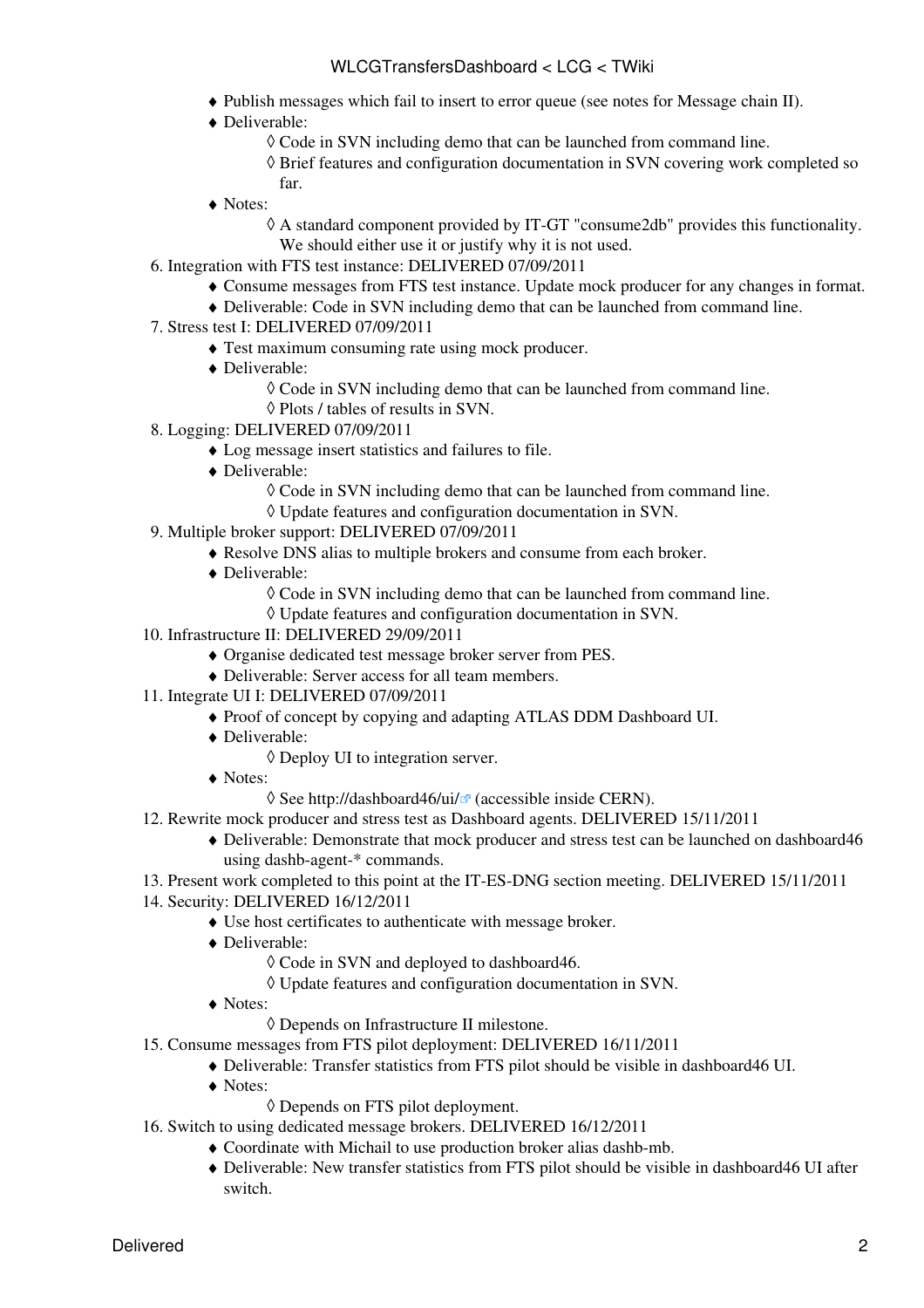#### WLCGTransfersDashboard < LCG < TWiki

- 17. Switch to using virtual queues. DELIVERED 16/12/2011
	- ♦ The use of virtual queues should mean that messages are not lost during collector downtime.
	- ♦ Coordinate with Lionel to set up virtual queues for WLCG Transfer Dashboard.
	- Implement with Lionel the best option for managing queues (e.g. queue growth due to ♦ collector downtime).
	- Deliverable: ♦
		- Demonstrate using msg admin interface that message are not lost during collector ◊ downtime.
- 18. Set up dashboard46 as showcase integration service. DELIVERED 23/01/2012
	- ♦ Dashboard46 should be set up as a stable integration service to showcase the project.
	- ♦ Alarms should be put in place to monitor the service.
	- ♦ Only genuine transfers from the FTS pilot should be recorded.
	- Transfer history should be retained as follows ♦
		- ◊ Event details: 3 months.
		- ◊ Statistics: indefinitely.
- ♦ Deliverable: Once the service is stable, the URL will be shared with interested parties.
- Add country as top-level filter/grouping. DELIVERED 27/01/2012 19.
	- Currently the filtering/grouping of sources/destinations includes: sites, hosts, tokens. A higher ♦ level should also be included giving: countries, sites, hosts, tokens.
	- The default grouping will be country so as to avoid the default dimension of the matrix and ♦ plots being too large and hence unmanageable.
	- $\blacklozenge$  The source for classifying sites by country: <http://wlcg-rebus.cern.ch/apps/topology/> $\blacktriangledown$
	- Thanks to the design of the Transfers Dashboard the addition of country information can be ♦ easily performed in the web actions using a cached copy of site to country mapping.
	- Deliverable: ♦
		- Demonstration using UI of filtering and grouping by country, in addition to existing ◊ filters and groups.
- 20. Make the list of VOs used in filtering dynamic. DELIVERED 27/01/2012
	- ♦ Currently the list of VOs is static. It should be made dynamic.
	- ♦ In the first instance this can be a distinct query against the archival statistics tables.
	- ♦ It should be cached at least in the browser.
	- ♦ If a performance issue is observed on the server then it should be cached also on the server.
	- Deliverable: ♦
		- ◊ Demonstration using UI of a dynamic list of VOs.
- 21. VO-specific site naming in UI. DELIVERED 30/01/2012
	- When a single VO is selected in the UI the site names (both input and output) should be ♦ translated to VO-specific naming conventions
	- ♦ VO topologies can be retrieved in XML format from external sources.
	- Thanks to the design of the Transfers Dashboard translation can be easily performed in the ♦ web actions using a cached copy of the VO-specific topologies.
	- Deliverable: ♦
		- Demonstration using UI that CMS and ATLAS naming conventions are respected ◊ both in inputs (source/destination filters) and outputs (matrix, plots).
- 22. Add server (aka fts endpoint) as filter. DELIVERED 03/02/2012
	- In the same way that filtering by VO is currently supported, filtering by server (aka fts ♦ endpoint) should be supported.
	- ♦ The server field should be added to the statistics tables and statistics generation procedures.
	- ♦ The server field should be added in ui, action, dao (DAVID)
	- Deliverable: ♦
		- ◊ Demonstration using UI of filtering by server (aka fts endpoint).
- 23. Curl Service. DELIVERED 06/02/2012
	- ♦ Generic Curl Service that can download from a given URL and save the file locally.
	- ♦ This will be used to source files for VO-specific site-naming and country filtering/grouping.
	- ♦ The service parameters should be: interval, url, filename, accept-type.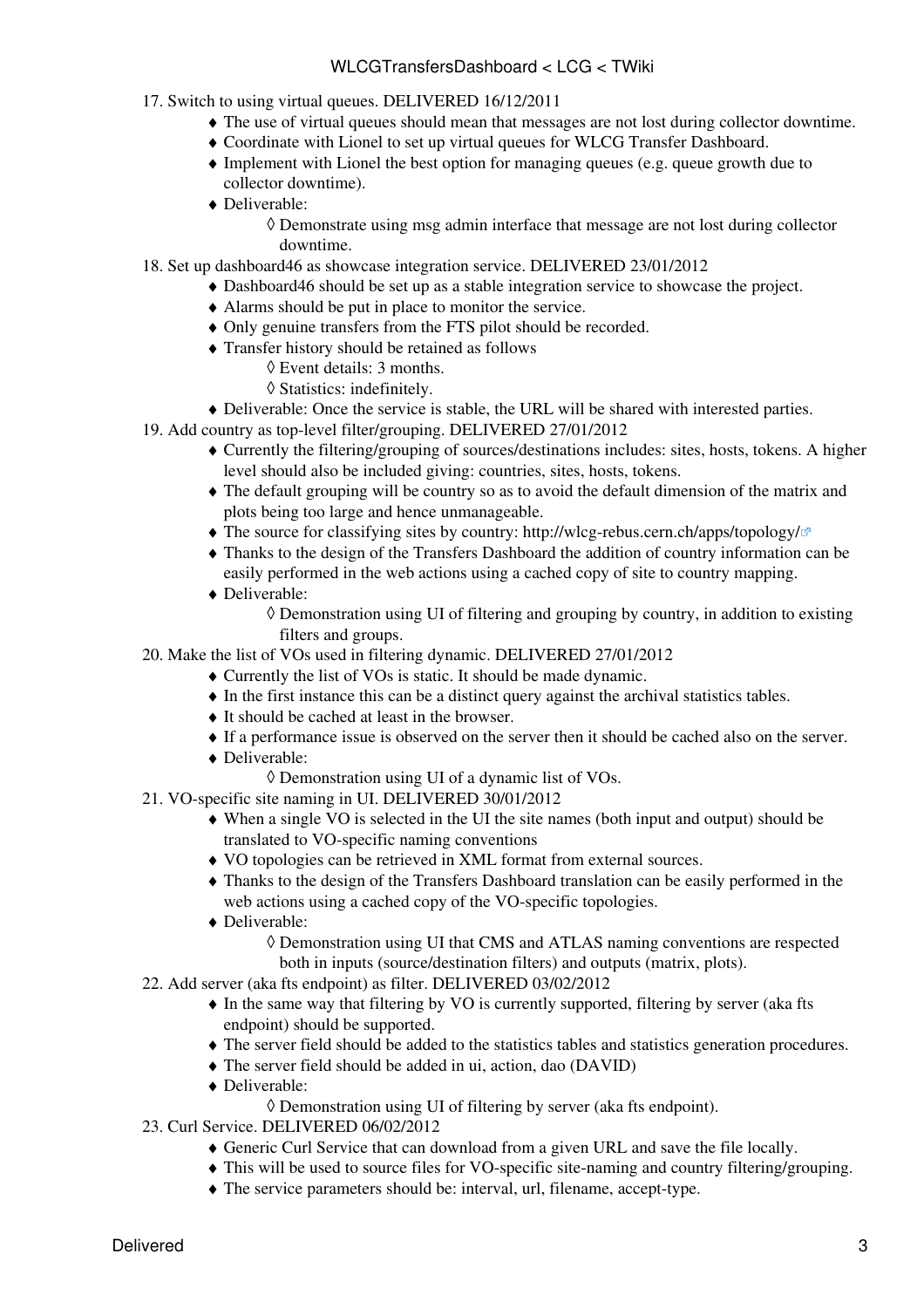- Deliverable: ♦
	- Deploy service to dashboard46 and demonstrate that it updates the vo feed xml and ◊ the topology json.
- 24. Add support twiki. DELIVERED 21/02/2012
	- A support twiki page should be created to instruct dashboard team members how to manage ♦ the Transfers Dashboard in case of incident.
	- Deliverable: ♦
		- New twiki page linked from main Dashboard twiki: ◊
		- [SupportWLCGTransferDashboard](https://twiki.cern.ch/twiki/bin/view/ArdaGrid/SupportWLCGTransferDashboard)
- 25. Integrate UI II (DAVID) DELIVERED 26/03/2012
	- ♦ Factor out common parts of Transfers Dashboard and ATLAS DDM Dashboard UI.
	- Deliverable: ♦
		- ◊ New common dashboard transfers UI module: xbrowse.
		- ◊ Extension of above for ATLAS DDM Dashboard UI deployed.
- 26. Add alarms in case transfer messages are not reported from production FTS servers. DELIVERED 16/04/2012
	- This means having a list of production FTS servers in the configuration and checking that we ♦ have messages from those in the last N minutes. If not an alarm should be sent to dashb-mb-alarms.
	- ♦ This should be implemented so as not to unduly affect the performance of the collector.
	- Deliverable: ♦
		- Demonstration that alarms are sent for an (unknown) FTS server that is not currently ◊ active, and alarms are not sent for an FTS server that is active. This can be validated against the UI.
- 27. Add reference data tables for dynamic VO and server lists. DELIVERED 16/04/2012
	- t\_vo and t\_server tables should be added. db jobs should be created to update them. dao ♦ should be updated to use new tables for reference data.
	- Deliverable: ♦
		- ◊ Demonstration that changes show VOs and servers dynamically in the UI.
- Clean-up Oracle stored procedure code. DELIVERED 16/04/2012 28.
	- ♦ Use consistent naming for all functions and procedures.
	- Split all statistics compute/aggregate procedures into two procedures: from/to, latest (which ♦ uses from/to)
	- Deliverable: ♦
		- ◊ Code deployed with no regression in statistics generation.
- 29. Deploy to production servers. DELIVERED 18/04/2012
	- ♦ Deploy UI and collectors to 2 machines redundantly.
	- ♦ Update support twiki.
	- Deliverable: ♦
		- ◊ Check UI works via both machine names and alias.
- Integrate UI III (DAVID) DELIVERED 23/04/2012 30.
	- ♦ Extend xbrowse module for Transfer Dashboard UI.
		- Deliverable: ♦
			- ◊ Code deployed with no regression in UI.
- 31. Deploy to production database instance DELIVERED 03/05/2012
	- ♦ Request production database instance.
	- ♦ Copy schema and data from integration.
	- ♦ Switch production servers to use production database instance.
	- Deliverable: ♦
		- Both production servers should use the production database instance with no loss of ◊ data during the switch.
- Add label column to t\_vo and t\_server tables for use in UI DELIVERED 03/05/2012 32.
	- ♦ The default label column for VO would be the same as vo.
	- ♦ The default label column for server would be the hostname part of the server URL.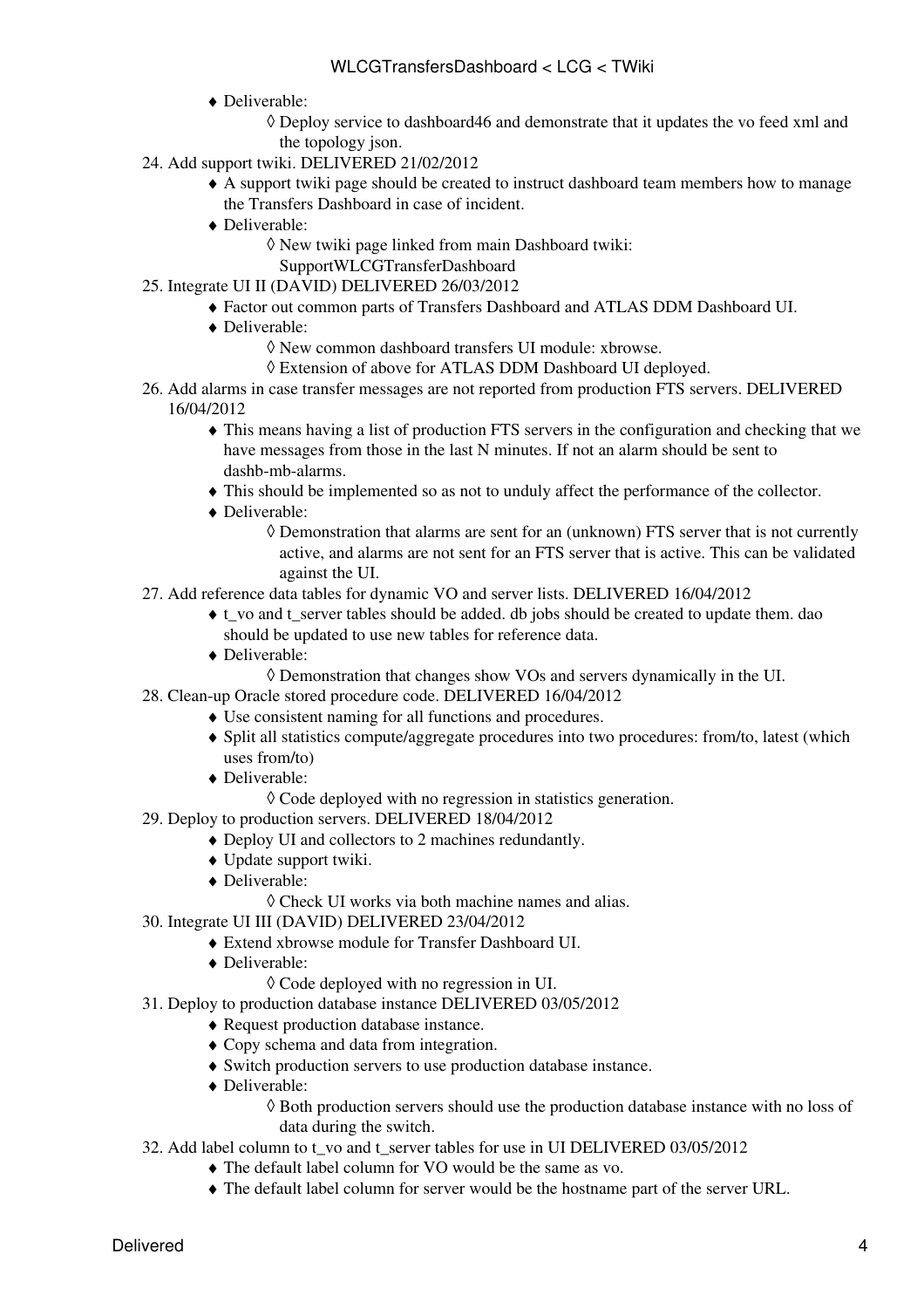- The procedure that inserts into the t\_vo and t\_server tables should set the appropriate default ♦ label.
- VO labels should be updated manually as follows: atlas -> ATLAS, cms -> CMS, lhcb -> ♦ LHCb.
- ♦ The dao should be updated to return the name and label.
- ♦ The [GetReferenceDataAction](https://twiki.cern.ch/twiki/bin/edit/LCG/GetReferenceDataAction?topicparent=LCG.WLCGTransfersDashboard;nowysiwyg=1) should be simplified to just pass on the label from the db.
- Deliverable: ♦
	- ◊ Code deployed default and custom labels visible in UI.
- 33. Port admin UI to xbrowse framework DELIVERED 03/05/2012
	- ♦ Extend xbrowse module for Transfer Dashboard AI.
	- Deliverable: ♦
		- ◊ Code deployed with no regression in AI.
- Automatic consistency check DELIVERED 03/06/2012 34.
	- Online plots showing the absolute and percentage difference between Transfers Dashboard ♦ statistics and VO-specific (e.g. [PhEDEx\)](https://twiki.cern.ch/twiki/bin/view/LCG/PhEDEx) monitoring statistics.
	- ♦ Transfer statistics can be retrieved from [PhEDEx](https://twiki.cern.ch/twiki/bin/view/LCG/PhEDEx) in XML or JSON format.
	- Deliverable: ♦
		- ◊ Add page in admin interface with plots as described above e.g. /ai/consistency.html
		- ◊ Add list of comparable links for [PhEDEx](https://twiki.cern.ch/twiki/bin/view/LCG/PhEDEx) and Transfers Dashboard support twiki.
- 35. Use db scheduled jobs instead of dashb agents for statistics generation DELIVERED 03/06/2012
	- ♦ Create db scheduled jobs to call compute/aggregate statistics procedures.
		- ♦ Create db procedures to start/stop the scheduled jobs.
		- ♦ Remove corresponding dashb agent code / configuration.
		- Deliverable: ♦
			- $\Diamond$  Jobs deployed with no regression in statistics generation.
- Add db scheduled job to manage partitions in t\_start and t\_complete tables DELIVERED 03/06/2012 36.
	- ♦ Create db scheduled job to drop old partitions and create future partitions.
	- ♦ Create db procedures to start/stop the scheduled job.
	- Deliverable: ♦
		- ◊ Job deployed. Database partitions management verified via SQL developer.
- Add static topology mapping configuration for sites not in REBUS DELIVERED 17/06/2012 37.
	- ♦ This should supplement the REBUS topology used to map sites to countries.
		- $\triangle$  This addresses [BUG:92867](https://savannah.cern.ch/bugs/?92867) $\degree$
		- Deliverable: ♦
			- ◊ Code deployed. No more sites in country 'n/a' in UI.

### <span id="page-5-0"></span>**In progress**

These milestones are currently in progress. The order given here does not necessarily indicate priority.

- 1. Continuous code review
	- Reviewed so-far: ♦
		- ◊ Actions
		- ◊ [CurlService](https://twiki.cern.ch/twiki/bin/edit/LCG/CurlService?topicparent=LCG.WLCGTransfersDashboard;nowysiwyg=1).
		- ◊ Oracle stored procedures.
	- Deliverable: ♦
		- ◊ List of agreed code fixes.

### <span id="page-5-1"></span>**Future**

These milestones have been evaluated and will be implemented. The order given here does not necessarily indicate priority.

1. Error categorisation proposal.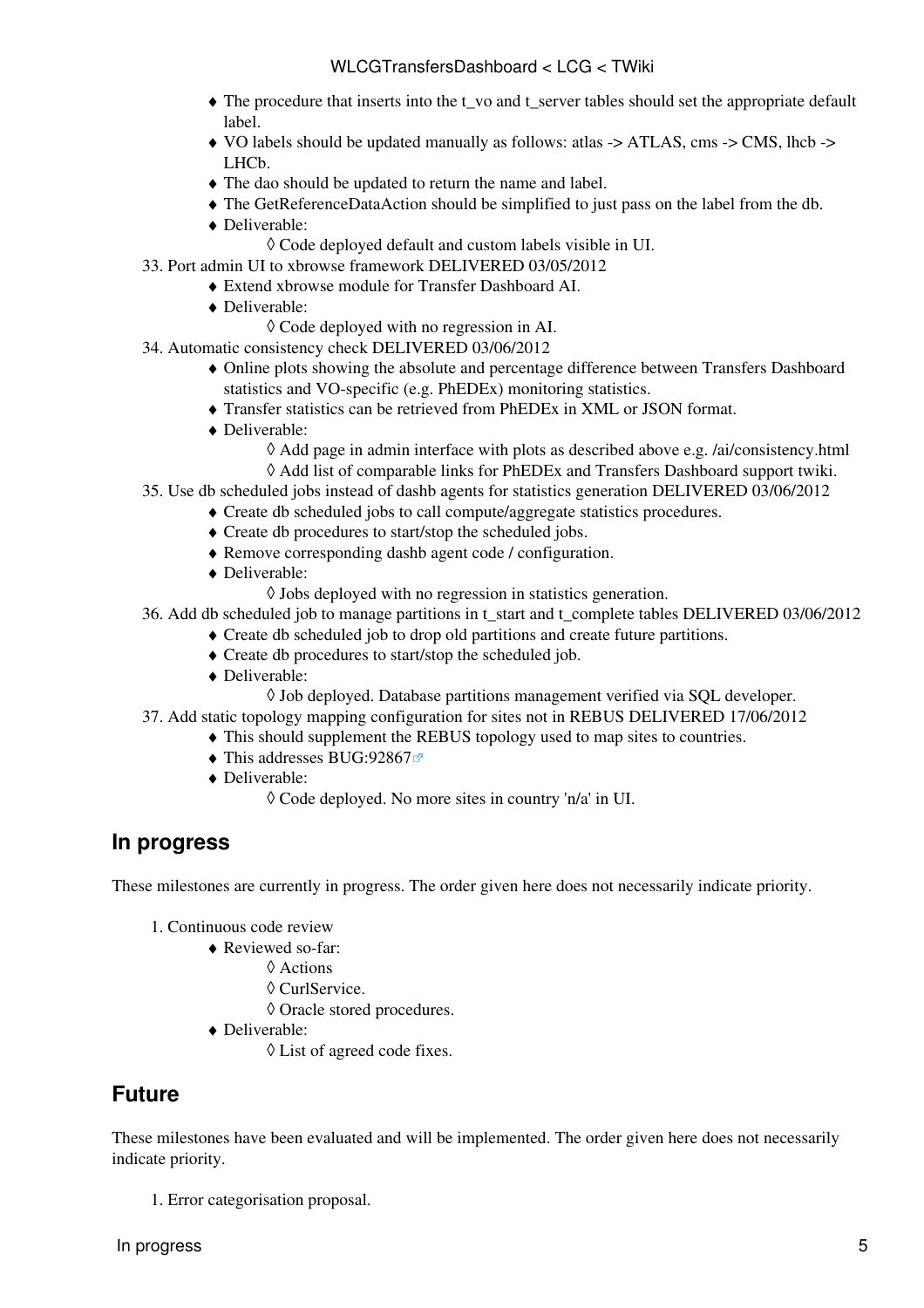- Currently errors are categorised simply by t\_transfer\_complete.tr\_error\_category. This means ♦ that errors are grouped in just ~12 categories.
- This task is to propose a better solution for grouping errors into categories so that a sample ♦ error message from a given category is representative.
- Possible solutions: ♦
	- Use other fields from t\_transfer\_complete such as t\_error\_code, tr\_error\_scope, ◊ t failure phase.
	- ◊ Use heuristics such as error message length with [] contents removed.
	- ◊ Use regex pattern matching.
	- ◊ ...
- Deliverable: ♦
	- A document / presentation showing a number of different approaches and proposing ◊ the 'best' solution. This may include statistics such as how many categories 10000 errors are split into and examples of how representative samples are for a given approach.
- FTS queue status monitoring. (DUBNA) 2.
	- ♦ See WLCGTransfersDashboardQueueStatus.
- 3. Latency monitoring. (Alexandre)
	- ♦ See WLCGTransfersDashboardLatency.
	- ♦ See #Email\_30\_05\_2012\_from\_Alessandro
- Features sourced from VO requests 4.
	- ♦ See VO requests sections below.

## <span id="page-6-0"></span>**Under evaluation**

These milestones are being evaluated and may be implemented in the future. The order given here does not necessarily indicate priority.

- 1. Stress test II: POSTPONED
	- ♦ Repeat stress test I with security enabled.
	- Deliverable: ♦
		- ◊ Plots / tables of results in SVN.
	- Notes: ♦
		- ◊ Depends on Stress Test I and Security milestone.

## <span id="page-6-1"></span>**VO requests**

Commonality between VO requests should be found and milestones added above.

## <span id="page-6-2"></span>**ATLAS requests**

### <span id="page-6-3"></span>**Minutes from meeting 13/02/2012 by Jaroslava Schovancova**

[1] <http://dashb-wlcg-transfers.cern.ch/ui>

Stephane:

- Since the information is collected from the FTS server directly, it would be interesting to identify the channels which are saturated.
	- By saturated, I mean that FTS jobs have to wait long before being processed OR they are ♦ always waiting FTS jobs in the channel.
	- My ATLAS colleagues want to transfer more and more files/GB. But I cannot provide the list ♦ of channels which are already saturated or close to be saturated.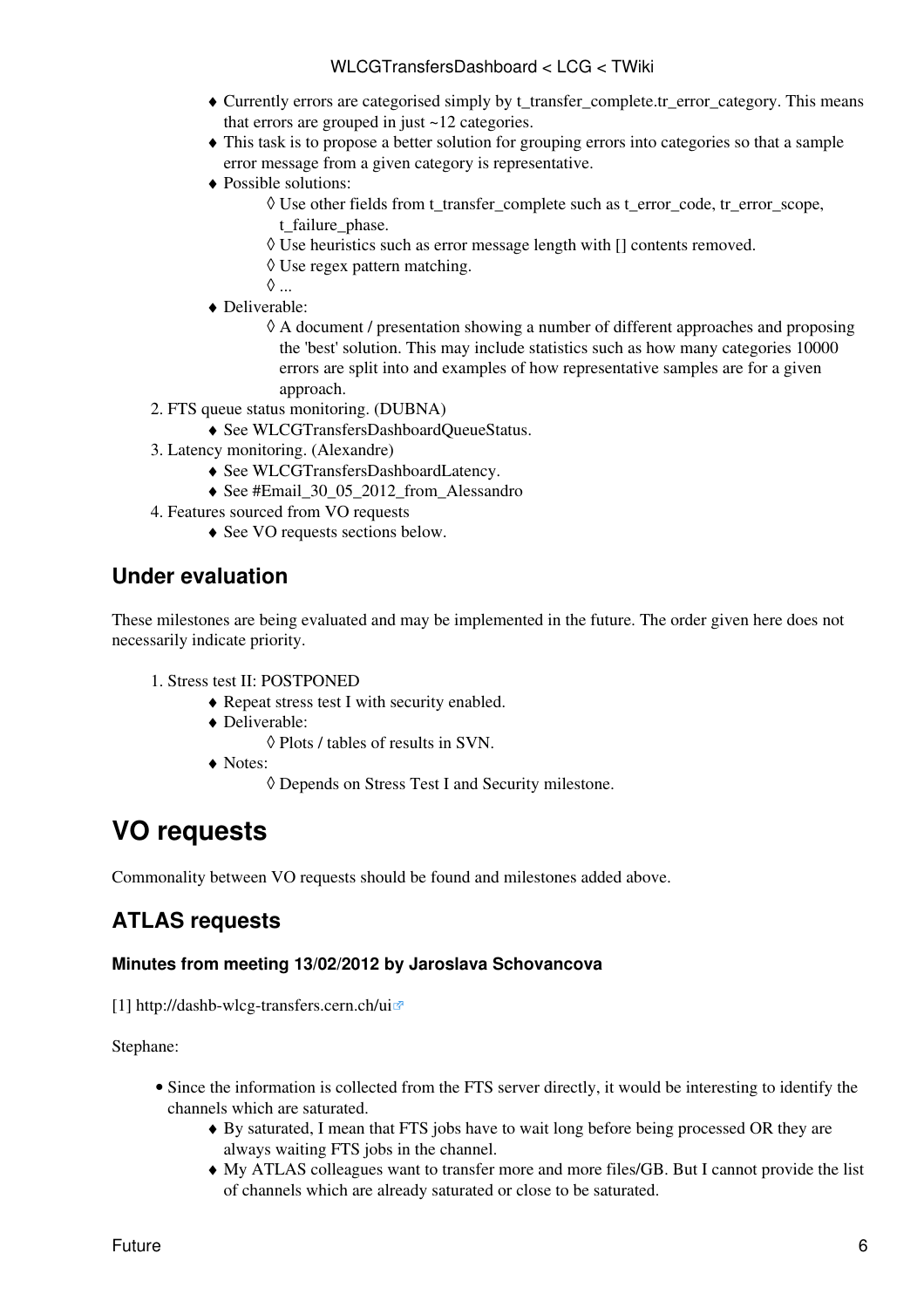- naming convention of sites:
	- For the moment Dashboard/FTSmon is using GOCDB names, and I believe it is the only ♦ option for the view when multiple VOs are shown.

David (re naming convention):

• Currently if a single VO is selected the naming convention of that VO is used. However, we will review whether this should be optional because it is not entirely intuitive that filters for multi-VO view do not select the same sites in single-VO view.

Discussion (re FTS saturation monitoring):

- This is very similar to the request from CMS.
- We (ATLAS) would like to have a possibility to filter/sort by the FTS server and by the FTS channel (so it is already in the todo list).
- In addition FTSmon is planning to consume information about FTS queues. This would allow to correlate the transfer latency with the state of the queue.
	- ask regularly: are there jobs in a queue? same as Simone's "programmatical knowledge of ♦ status of DDM channel" request
		- $\Diamond$  each 10min, or 1hr, let's see what is better
		- $\Diamond$  even if there is no action you ask
		- $\Diamond$  over 1 month you make statistics: fraction of time when no jobs waiting, fraction of time when jobs waiting in a queue

Simone:

- list of servers: find out a nickname (e.g. hostname of the server)
- programmatical knowledge of status of DDM channel (SRC+DEST pair): how many files queued/in transfer per channel
- FTS channel limits (queue length, in transfer limit)
- exposed mapping between DDM channel (SRC+DEST pair) and FTSchannel+FTSserverHostname (info from FTS)
- exactly same view as [1] but display only rates from the gridftp part of the transfer (transfer: SRM init at SRC, gridftp, SRM init at DEST) --> almost the network part, get rid of SRM overhead
	- ♦ list of SRM endpoints, SRC SRM overhead, DEST SRM overhead for each SRM endpoint
	- ♦ UI + programmatical access, want both, start with programmatical one

Ale:

- some of job output which FTS server has done? would like to download the log
- occupancy of channels: not matrix, but table

#### <span id="page-7-0"></span>**Email 30/05/2012 from Alessandro Di Girolamo**

Dear David,

ATLAS observed slow transfers from [IN2P3-](https://twiki.cern.ch/twiki/bin/view/LCG/IN2P3)CC to TRIUMF-LCG2. The general speed of the transfers was not globally very slow, but few transfers were very slow (0.1MB/s). The problem was that there were 2 diskservers which behave not well. These few transfers were then blocking the full channel, thus creating huge backlog. [https://ggus.eu/ws/ticket\\_info.php?ticket=82363](https://ggus.eu/ws/ticket_info.php?ticket=82363)

WIth the old FTS monitor "a la [IN2P3](https://twiki.cern.ch/twiki/bin/view/LCG/IN2P3)-CC" we were able to spot these transfers, checking the FTS jobs that were lasting for more than N hours. Do you think it will be possible to have this info also in the new FTS monitor?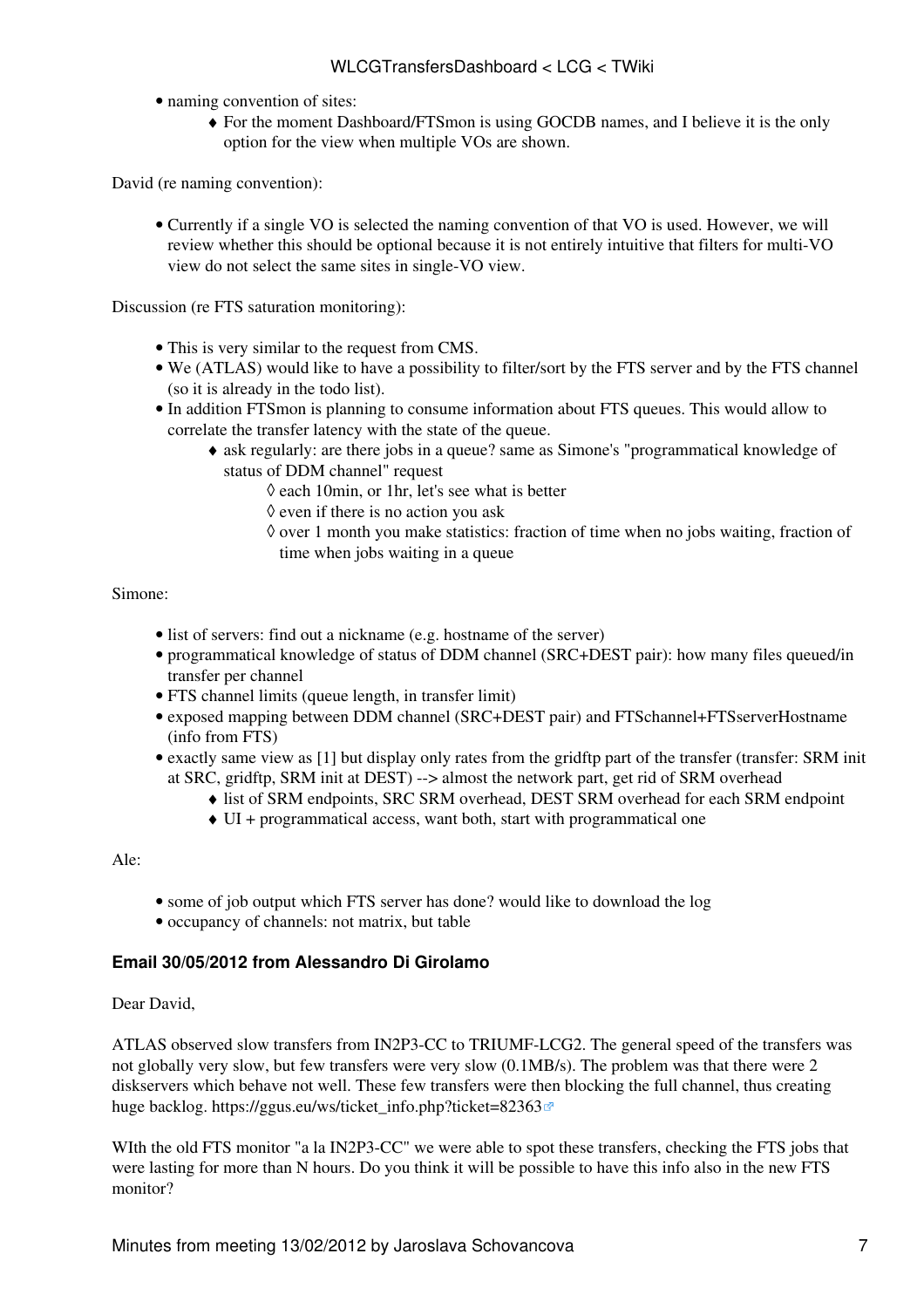Thanks Ale

## <span id="page-8-0"></span>**CMS requests**

### <span id="page-8-1"></span>**Minutes from meeting 21/11/2011 by Andrea Sciaba'**

Participants: Pepe, Julia, Daniel, Andrea Sciaba', Andrea Sartirana, Tony

J: Missing aggregation wrt FTS service and channel. J: Ranking plots to be added (trivial). J: Must understand what CMS needs for transfer operations.

J: 1) CMS can already know consume messages from the broker: well documented in Twiki. The broker is configured using virtual queues. Messages are not deleted unless CMS consumes them. Some of the consumer code may be reused. This scenario does not benefit from the Dashboard. Asking the developers to get also details on the configuration of the channel. The format of the messages is documented in the Twiki. IT-ES is owner of the broker and Julia will communicate with PES and GT as needed.

P: we might avoid implementing new features in our tool and do it in the Dashboard. When will the T1's provide an FTS with the MSG info?

J: only after FTS 2.2.8 is validated. Beginning of 2012 deployment will start if validation is successful.

2) read raw events from the Dashboard API. This should not make much sense. In the next version we will have transfer-level information kept for three months.

3) you can read statistics via API and this allows you to prototype the plots you need.

A: The overhead plots are provided in the FTS monitor.

J: The most reasonable scenario is 3), we will provide API for all the needed plots.

J: Please provide all requirements and we will put them in the Twiki. I will send the Twiki, send the code of the consumer and provide the virtual queue.

P: now we are using the tool for the LHCONE tests plus other tests, they are a good environment to work on.

#### <span id="page-8-2"></span>**Minutes from meeting 20/03/2012 by David Tuckett**

Minutes from meeting 20/03/2012 by David Tuckett

Participants: Andrea Sciaba', Daniel, David, Nicolo', Pepe, Julia,

P> Reviewing previous minutes:

• We now have filtering by FTS server. Can we also have filtering/aggregation by FTS channel. [J> Yes, this is a high priority new feature, also requested by ATLAS].

D> Dashboard III current status:

- We have extracted a common UI framework from WLCG Transfers Dashboard and ATLAS DDM Dashboard. We should finish porting the WLCG Transfers Dashboard to this framework this week allowing independent development of new features for these Dashboards. [P> Will the UI be the same?] Yes, it is an implementation change only.
- We aim to move to production server and database in the next couple of weeks.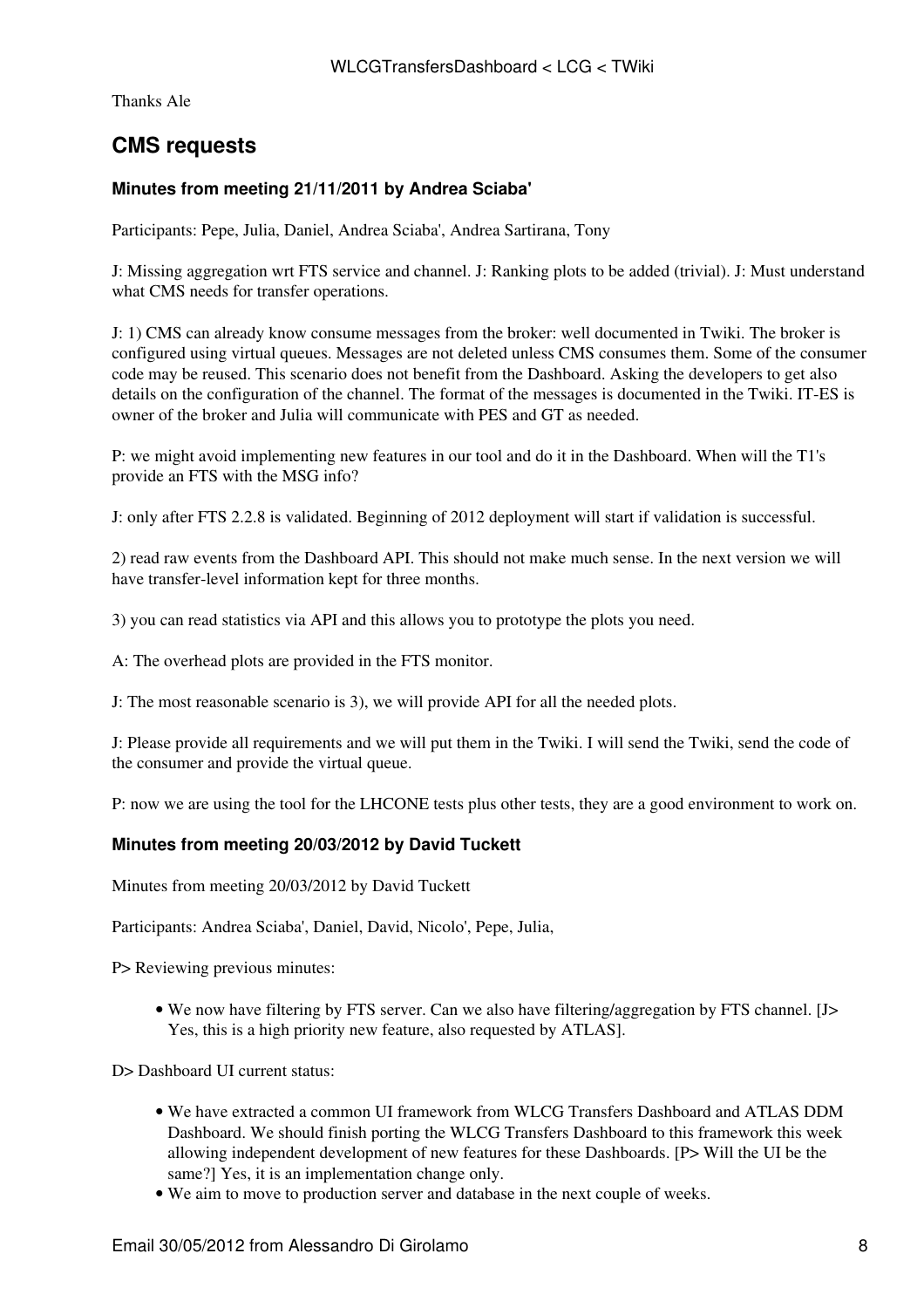### WLCGTransfersDashboard < LCG < TWiki

We aim to put in place alarms to alert when production FTS servers are not reporting transfers. [P> • FTS transfers can be in bursts with no transfers for periods; it may not be easy to monitor this.]

P> Presenting slides: 20120319 Feedback to WLCG Transfer Monitoring v2.pdf

- Slide 2. "Left Panel: VO/Servers" It is tedious to unselect VOs/Servers all the time. Proposal: Add ALL/NONE options. [D> Yes, we will certainly add this usability feature]. [N> Could the default selection for FTS servers be the production servers. I could provide the list we use for CMS.] [D> Yes, we would have to keep a semi-static list of production FTS servers.]
- Slide 3. "Problems with Capital Letters on filters" See bug report [BUG:92865](https://savannah.cern.ch/bugs/?92865)<sup>®</sup>
- Slide 4. "Hosts / Tokens?" How can we filter by tier? [N> Sites are not necessarily in the same tier for all VOs but it should be fairly consistent for tier 1s.] [D> If you choose CMS as a single VO then you can use "T1\_" etc in the Sites filter. If you choose multiple VOs then there is currently no feature to filter by tier.] [J> Perhaps we could provide T0, T1, T2+ options.] [D> So for CMS there is a workaround but we will look into adding a tier filter, at least for the single VO view, which would be useful for other VOs.] Perhaps Host and Token should be renamed to SRM endpoint and SRM token.
- Slide 5. "Country filter CMS-like?" This is already covered by the CMS naming for single VO view.
- Slide 6. "Variety of sites assigned to n/a Country" See bug report [BUG:92867](https://savannah.cern.ch/bugs/?92867)<sup>®</sup>
- Slide 7. "Transfers CERN -> T1s (ERRORS?)" See bug report [BUG:92868](https://savannah.cern.ch/bugs/?92868)<sup>®</sup> [N> If you need any help doing the comparison with [PhEDEx](https://twiki.cern.ch/twiki/bin/view/LCG/PhEDEx) come to see me.
- Slide 8. "Transfers CERN -> T1s (Units?)" Does WLCG standardize on powers of 10 (MB/s) or powers of 2 [\(MiB](https://twiki.cern.ch/twiki/bin/edit/LCG/MiB?topicparent=LCG.WLCGTransfersDashboard;nowysiwyg=1)/s)? [N> I think the WLCG standard is powers of 10 but [PhEDEx](https://twiki.cern.ch/twiki/bin/view/LCG/PhEDEx) still displays powers of 2.] I think we had to provide some reports to WLCG using powers of 2. [D> The data is stored in bytes and the conversion to units is done in the UI so we could easily add an option in the UI for both.]
- Slide 9. "Transfers CERN -> T1s (Site Names)" See bug report [BUG:92869](https://savannah.cern.ch/bugs/?92869)<sup>®</sup>
- Slide 10. "Transfers CERN -> T1s (Efficiencies)" Could the efficiency plot be replaced by a quality plot as used in [PhEDEx](https://twiki.cern.ch/twiki/bin/view/LCG/PhEDEx)? [N> Both plots have their merits, perhaps we could show both]. [J> We already have a client-side implementation of this plot-style for SUM.] [D> So we will see how much work it is and try to do it.]
- Slide 11. "Efficiencies smoothing effect?" See bug report [BUG:92870](https://savannah.cern.ch/bugs/?92870)
- Slide 12. "Auto for Date Axis" The AUTO option for STEP does not seem to work when many bins are displayed. [D> We are aware of this issue. The AUTO option just means identical consecutive labels are not repeated. It is difficult to know programmatically if the labels will overlap but we will see if it is possible to make a more intelligent AUTO option.] In any case, it is useful that the user can change plot options manually.
- Slide 13. "Is 'error samples' ok?" See bug report [BUG:92868](https://savannah.cern.ch/bugs/?92868)<sup>®</sup>
- Slide 14. "Error information" Could we have the option to expand the error samples to see the complete list of errors of a given type? [D> We store transfer details for 90 days so we could display the error details. In the ATLAS DDM Dashboard, we do this by linking to error details in another tab. We could use the same approach.] [J> I am sure VOs and Sites will want this for debugging failures.] Is the error categorization sufficient? [D> At the moment, we simply use the error code provided by FTS but this does not seem fine-grained enough. Perhaps we could use a pragmatic approach such as grouping by error code + message length as done in DDM Dashboard.] [N> There is no systematic way to do this. One approach is to group by truncated message. Another is to group by message with bracketed content removed. In any case, it will be a hack.] [D> We will investigate and try to come up with a reasonable compromise.]
- Slide 15. "BIN SIZE vs STYLE" The outline style leaves gaps between bins; this could be confusing. Could we use the basic style as default? [D> Sure, we will set the basic style as default.]
- Slides 16 & 17. "Detail: sum plots format" The labels are sometimes cut and this is worse when more grouping options are selected. [D> This is a known issue with the plotting library. When it is fixed we will upgrade the plotting library. In the meantime, the workaround is to resize the plot.
- Slide 18. "Plots that can be added: Ch. Occupancies" Could you provide this plot based on the periodic queue status messages? [N> The status messages are sent every 10 minutes whereas some